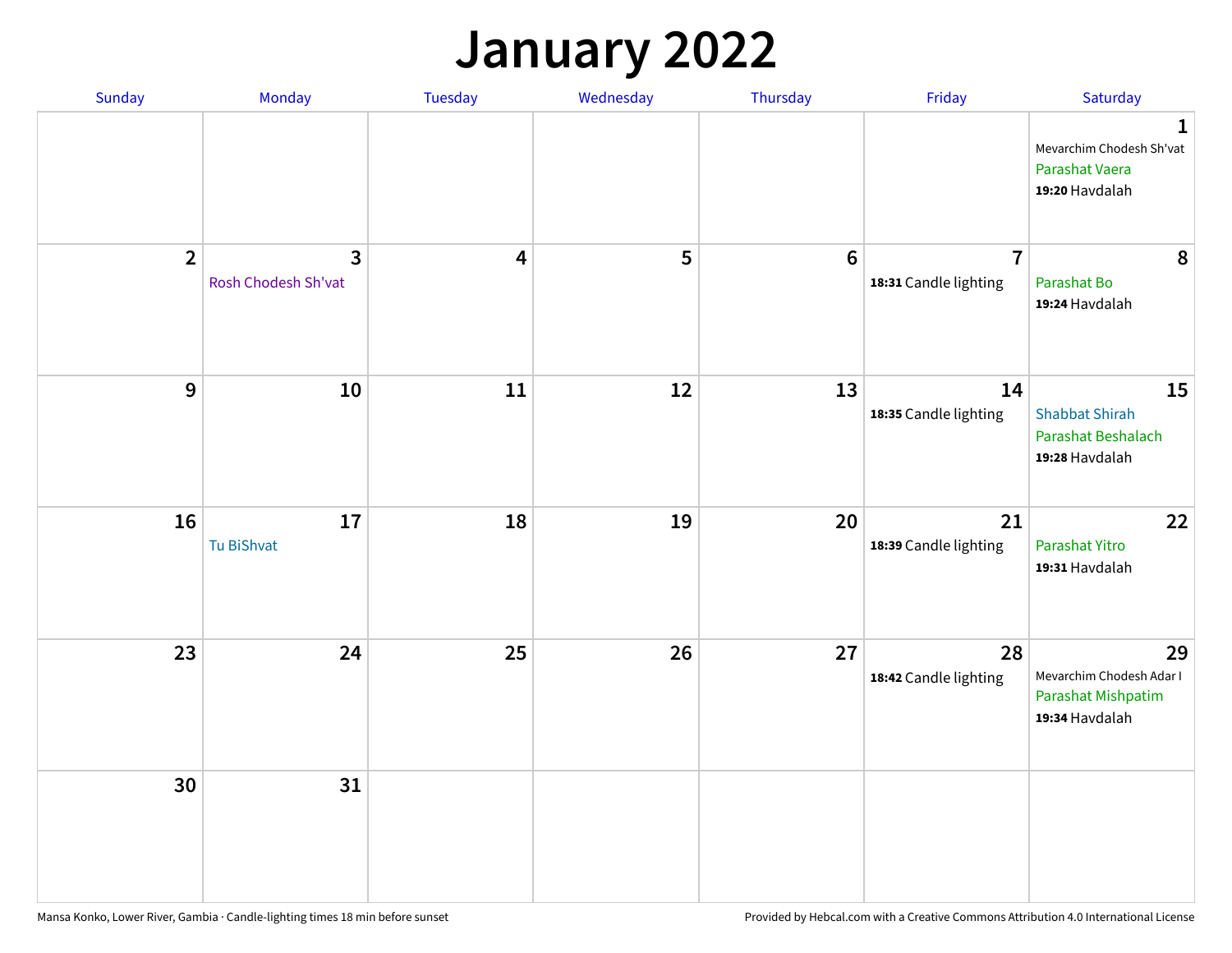# **February 2022**

| Sunday | Monday                  | <b>Tuesday</b>                      | Wednesday                                      | Thursday | Friday                                           | Saturday                                                                                          |
|--------|-------------------------|-------------------------------------|------------------------------------------------|----------|--------------------------------------------------|---------------------------------------------------------------------------------------------------|
|        |                         | $\mathbf{1}$<br>Rosh Chodesh Adar I | $\overline{\mathbf{2}}$<br>Rosh Chodesh Adar I | 3        | $\overline{\mathbf{4}}$<br>18:45 Candle lighting | 5<br>Parashat Terumah<br>19:37 Havdalah                                                           |
| $6\,$  | $\overline{\mathbf{7}}$ | 8                                   | 9                                              | 10       | 11<br>18:48 Candle lighting                      | 12<br>Parashat Tetzaveh<br>19:39 Havdalah                                                         |
| 13     | 14                      | 15<br><b>Purim Katan</b>            | 16                                             | 17       | 18<br>18:50 Candle lighting                      | 19<br>Parashat Ki Tisa<br>19:41 Havdalah                                                          |
| 20     | 21                      | 22                                  | 23                                             | 24       | 25<br>18:52 Candle lighting                      | 26<br><b>Shabbat Shekalim</b><br>Mevarchim Chodesh Adar II<br>Parashat Vayakhel<br>19:42 Havdalah |
| 27     | 28                      |                                     |                                                |          |                                                  |                                                                                                   |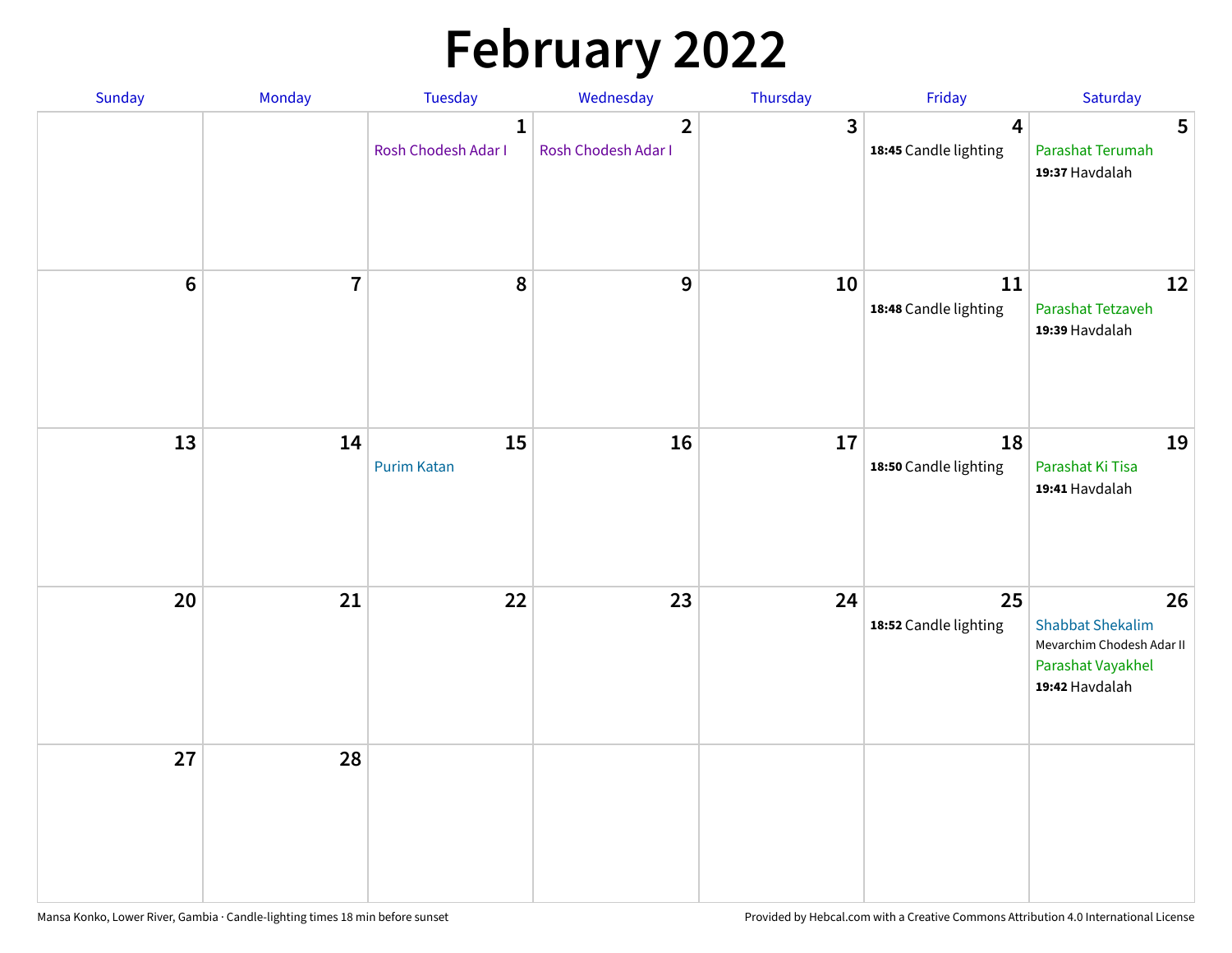## **March 2022**

| Sunday         | Monday         | Tuesday      | Wednesday                                                                                | Thursday                  | Friday                                              | Saturday                                                                                   |
|----------------|----------------|--------------|------------------------------------------------------------------------------------------|---------------------------|-----------------------------------------------------|--------------------------------------------------------------------------------------------|
|                |                | $\mathbf{1}$ | $\overline{2}$                                                                           | 3<br>Rosh Chodesh Adar II | 4<br>Rosh Chodesh Adar II<br>18:53 Candle lighting  | 5<br>Parashat Pekudei<br>19:43 Havdalah                                                    |
| $6\phantom{1}$ | $\overline{7}$ | 8            | $9$                                                                                      | 10                        | 11<br>18:54 Candle lighting                         | 12<br><b>Shabbat Zachor</b><br>Parashat Vayikra<br>19:44 Havdalah                          |
| 13             | 14             | 15           | 16<br>06:06 Fast begins<br><b>Ta'anit Esther</b><br>19:38 Fast ends<br><b>Erev Purim</b> | 17<br>Purim               | 18<br><b>Shushan Purim</b><br>18:54 Candle lighting | 19<br>Parashat Tzav<br>19:44 Havdalah                                                      |
| 20             | 21             | 22           | 23                                                                                       | 24                        | 25<br>18:55 Candle lighting                         | 26<br><b>Shabbat Parah</b><br>Mevarchim Chodesh Nisan<br>Parashat Shmini<br>19:45 Havdalah |
| 27             | 28             | 29           | 30                                                                                       | 31                        |                                                     |                                                                                            |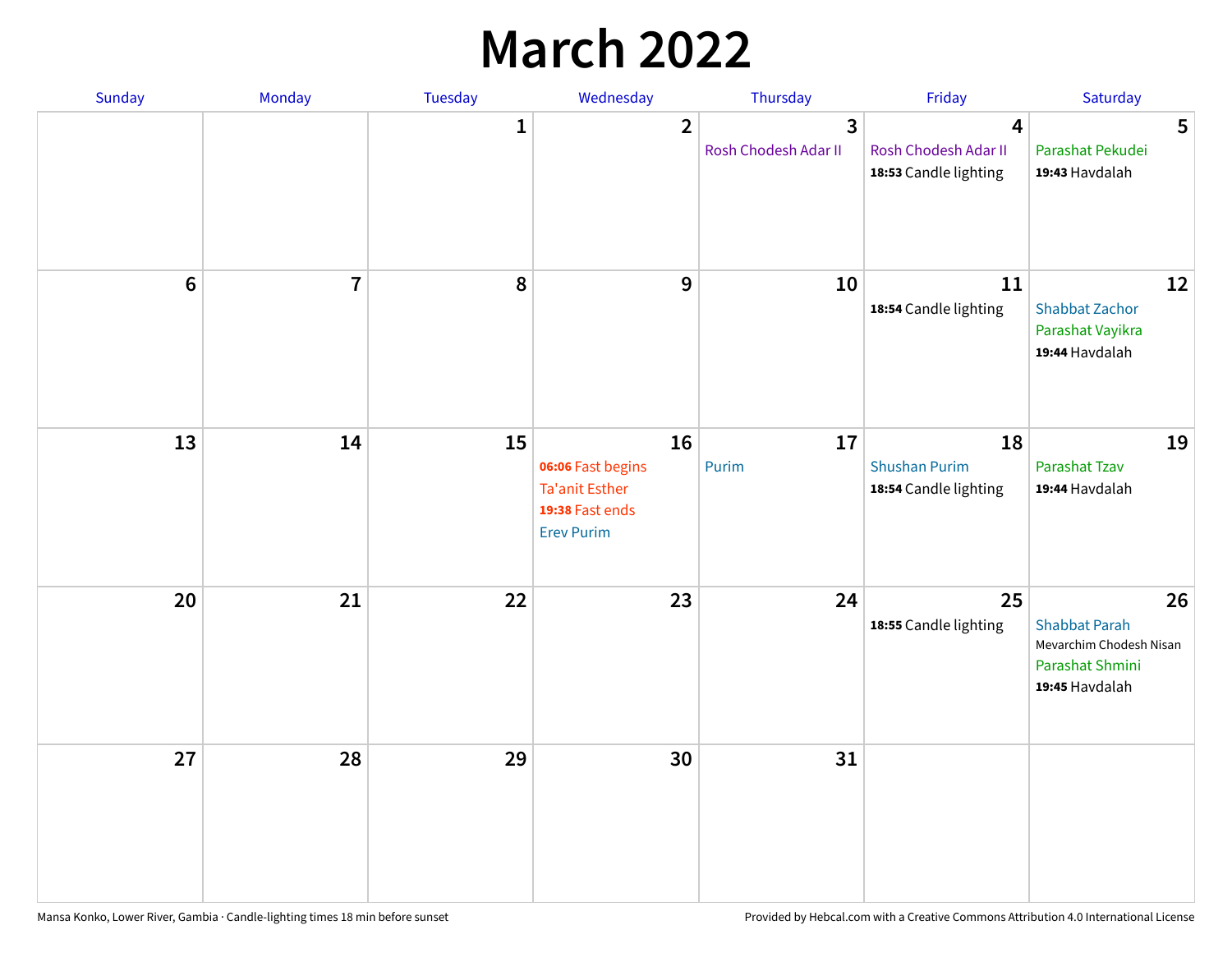## **April 2022**

| Sunday                                   | Monday                  | <b>Tuesday</b>         | Wednesday             | Thursday                                        | Friday                                                                                            | Saturday                                                                                                            |
|------------------------------------------|-------------------------|------------------------|-----------------------|-------------------------------------------------|---------------------------------------------------------------------------------------------------|---------------------------------------------------------------------------------------------------------------------|
|                                          |                         |                        |                       |                                                 | $\mathbf{1}$<br>18:55 Candle lighting                                                             | $\overline{2}$<br><b>Shabbat HaChodesh</b><br><b>Rosh Chodesh Nisan</b><br><b>Parashat Tazria</b><br>19:46 Havdalah |
| 3                                        | $\overline{\mathbf{4}}$ | 5                      | $6\phantom{1}6$       | $\overline{7}$                                  | 8<br>18:56 Candle lighting                                                                        | 9<br><b>Shabbat HaGadol</b><br>Parashat Metzora<br>19:47 Havdalah                                                   |
| 10                                       | 11<br>Yom HaAliyah      | 12                     | 13                    | 14                                              | 15<br>05:45 Fast begins<br><b>Ta'anit Bechorot</b><br><b>Erev Pesach</b><br>18:57 Candle lighting | 16<br>Pesach I<br>19:48 Candle lighting                                                                             |
| 17<br><b>Pesach II</b><br>19:48 Havdalah | 18<br>Pesach III (CH"M) | 19<br>Pesach IV (CH"M) | 20<br>Pesach V (CH"M) | 21<br>Pesach VI (CH"M)<br>18:58 Candle lighting | 22<br><b>Pesach VII</b><br>18:58 Candle lighting                                                  | 23<br><b>Pesach VIII</b><br>19:49 Havdalah                                                                          |
| 24                                       | 25                      | 26                     | 27                    | 28<br>Yom HaShoah                               | 29<br>18:59 Candle lighting                                                                       | 30<br>Mevarchim Chodesh Iyyar<br>Parashat Achrei Mot<br>19:50 Havdalah                                              |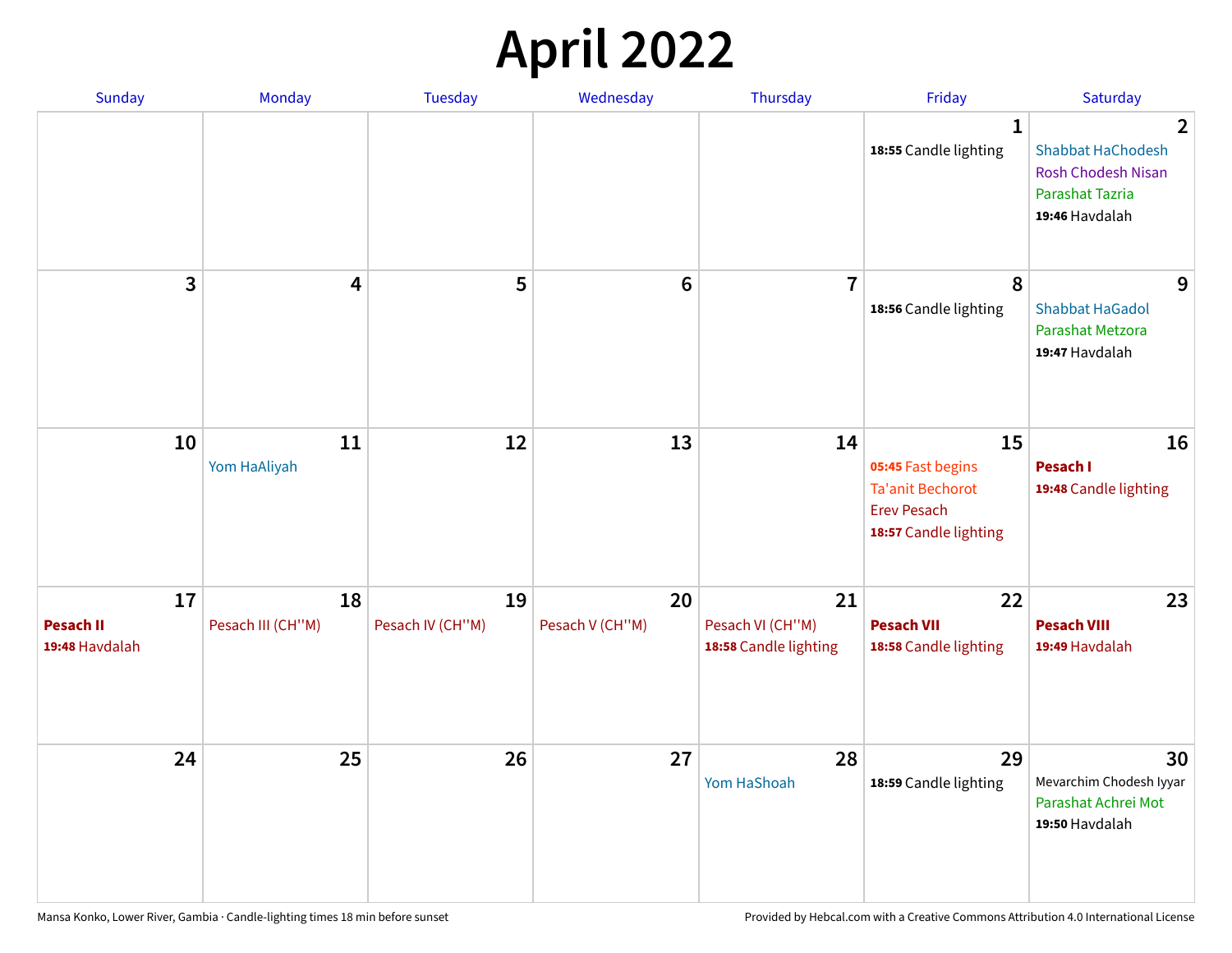## **May 2022**

| Sunday                  | Monday                               | Tuesday                         | Wednesday          | Thursday            | Friday                                  | Saturday                                                               |
|-------------------------|--------------------------------------|---------------------------------|--------------------|---------------------|-----------------------------------------|------------------------------------------------------------------------|
| 1<br>Rosh Chodesh Iyyar | $\overline{2}$<br>Rosh Chodesh Iyyar | 3                               | 4<br>Yom HaZikaron | 5<br>Yom HaAtzma'ut | $6\phantom{1}$<br>19:00 Candle lighting | $\overline{7}$<br>Parashat Kedoshim<br>19:52 Havdalah                  |
| $\pmb{8}$               | $\mathbf{9}$                         | 10                              | 11                 | 12                  | 13<br>19:02 Candle lighting             | 14<br><b>Parashat Emor</b><br>19:54 Havdalah                           |
| 15<br>Pesach Sheni      | 16                                   | 17                              | 18                 | 19<br>Lag BaOmer    | 20<br>19:04 Candle lighting             | 21<br>Parashat Behar<br>19:57 Havdalah                                 |
| 22                      | 23                                   | 24                              | 25                 | 26                  | 27<br>19:06 Candle lighting             | 28<br>Mevarchim Chodesh Sivan<br>Parashat Bechukotai<br>19:59 Havdalah |
| 29<br>Yom Yerushalayim  | 30                                   | 31<br><b>Rosh Chodesh Sivan</b> |                    |                     |                                         |                                                                        |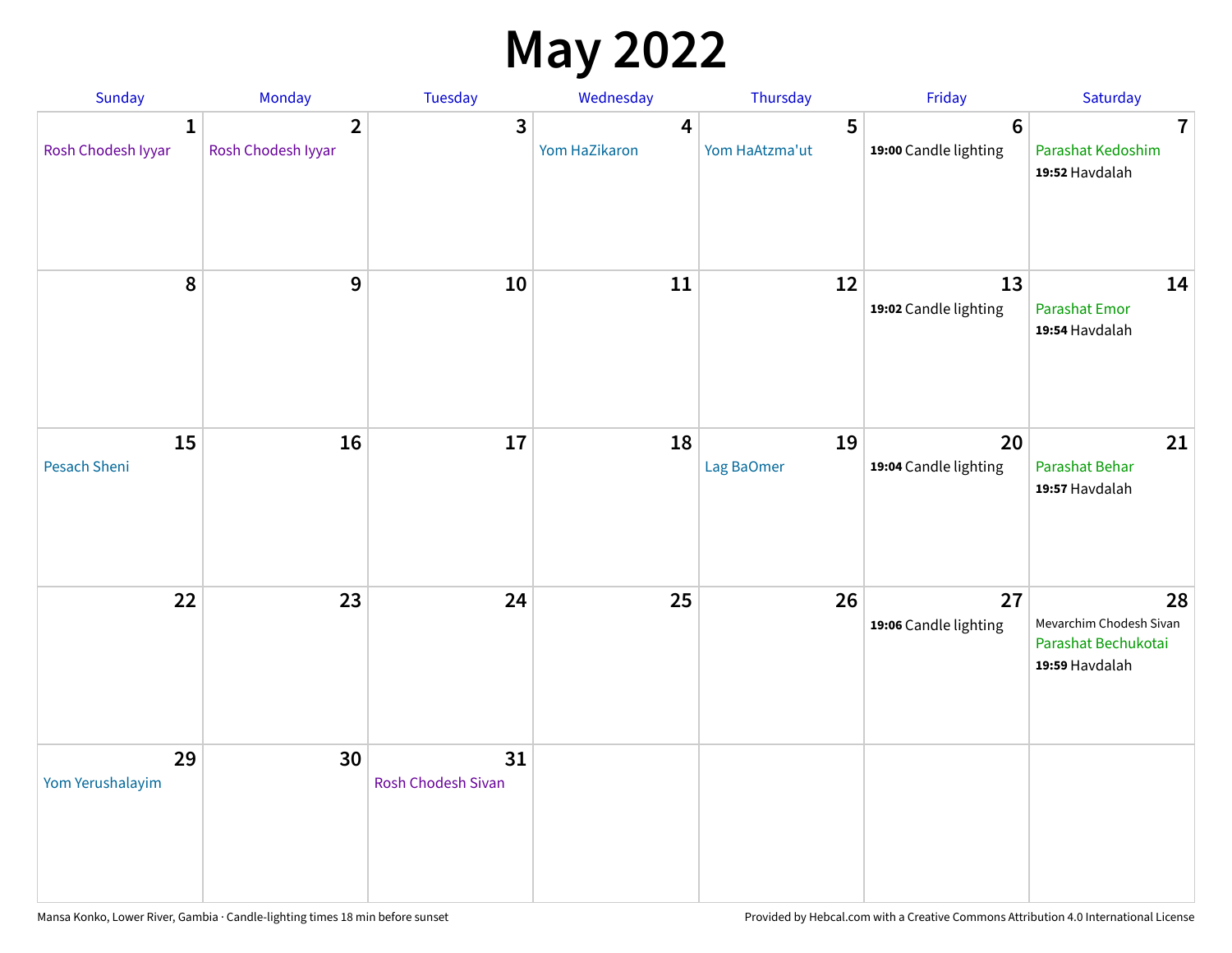#### **June 2022**

| Sunday                                         | Monday                                                | Tuesday        | Wednesday                       | Thursday                        | Friday                      | Saturday                                                               |
|------------------------------------------------|-------------------------------------------------------|----------------|---------------------------------|---------------------------------|-----------------------------|------------------------------------------------------------------------|
|                                                |                                                       |                | 1                               | $\overline{2}$                  | 3<br>19:08 Candle lighting  | 4<br><b>Erev Shavuot</b><br>Parashat Bamidbar<br>20:02 Candle lighting |
| 5<br><b>Shavuot I</b><br>20:02 Candle lighting | $6\phantom{1}$<br><b>Shavuot II</b><br>20:02 Havdalah | $\overline{7}$ | 8                               | 9                               | 10<br>19:10 Candle lighting | 11<br><b>Parashat Nasso</b><br>20:04 Havdalah                          |
| 12                                             | 13                                                    | 14             | 15                              | 16                              | 17<br>19:12 Candle lighting | 18<br>Parashat Beha'alotcha<br>20:06 Havdalah                          |
| 19                                             | 20                                                    | 21             | 22                              | 23                              | 24<br>19:14 Candle lighting | 25<br>Mevarchim Chodesh Tamuz<br>Parashat Sh'lach<br>20:07 Havdalah    |
| 26                                             | 27                                                    | 28             | 29<br><b>Rosh Chodesh Tamuz</b> | 30<br><b>Rosh Chodesh Tamuz</b> |                             |                                                                        |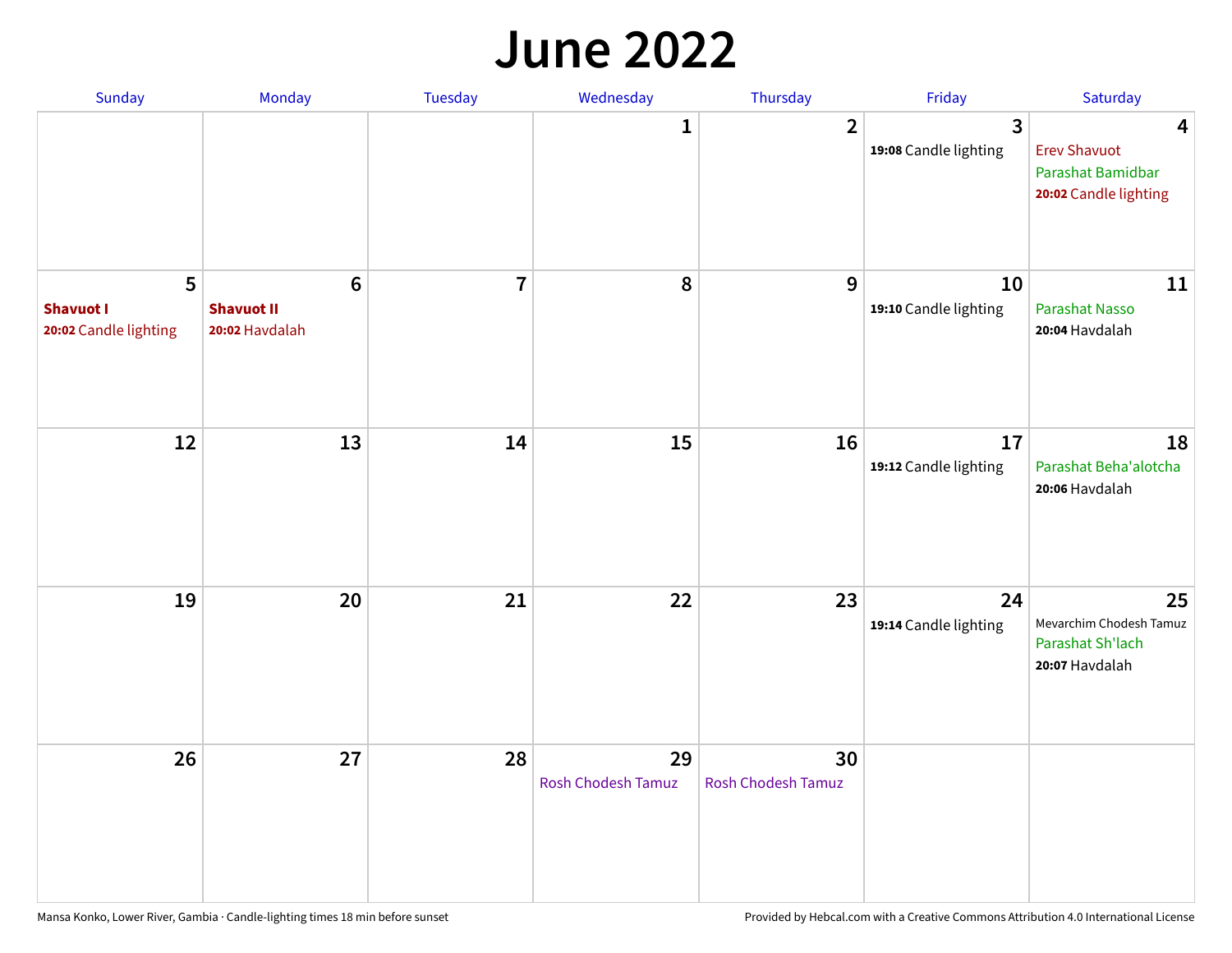## **July 2022**

| Sunday                                                           | Monday                  | Tuesday | Wednesday | Thursday       | Friday                                         | Saturday                                                                |
|------------------------------------------------------------------|-------------------------|---------|-----------|----------------|------------------------------------------------|-------------------------------------------------------------------------|
|                                                                  |                         |         |           |                | $\mathbf{1}$<br>19:15 Candle lighting          | $\overline{2}$<br>Parashat Korach<br>20:08 Havdalah                     |
| $\mathbf{3}$                                                     | $\overline{\mathbf{4}}$ | 5       | $\bf 6$   | $\overline{7}$ | $\pmb{8}$<br>19:15 Candle lighting             | 9<br>Parashat Chukat<br>20:08 Havdalah                                  |
| 10                                                               | 11                      | 12      | 13        | 14             | 15<br>19:15 Candle lighting                    | 16<br><b>Parashat Balak</b><br>20:08 Havdalah                           |
| 17<br>05:34 Fast begins<br><b>Tzom Tammuz</b><br>20:01 Fast ends | 18                      | 19      | 20        | 21             | 22<br>19:14 Candle lighting                    | 23<br>Mevarchim Chodesh Av<br><b>Parashat Pinchas</b><br>20:06 Havdalah |
| 24                                                               | 25                      | 26      | 27        | 28             | 29<br>Rosh Chodesh Av<br>19:12 Candle lighting | 30<br>Parashat Matot-Masei<br>20:04 Havdalah                            |
| 31                                                               |                         |         |           |                |                                                |                                                                         |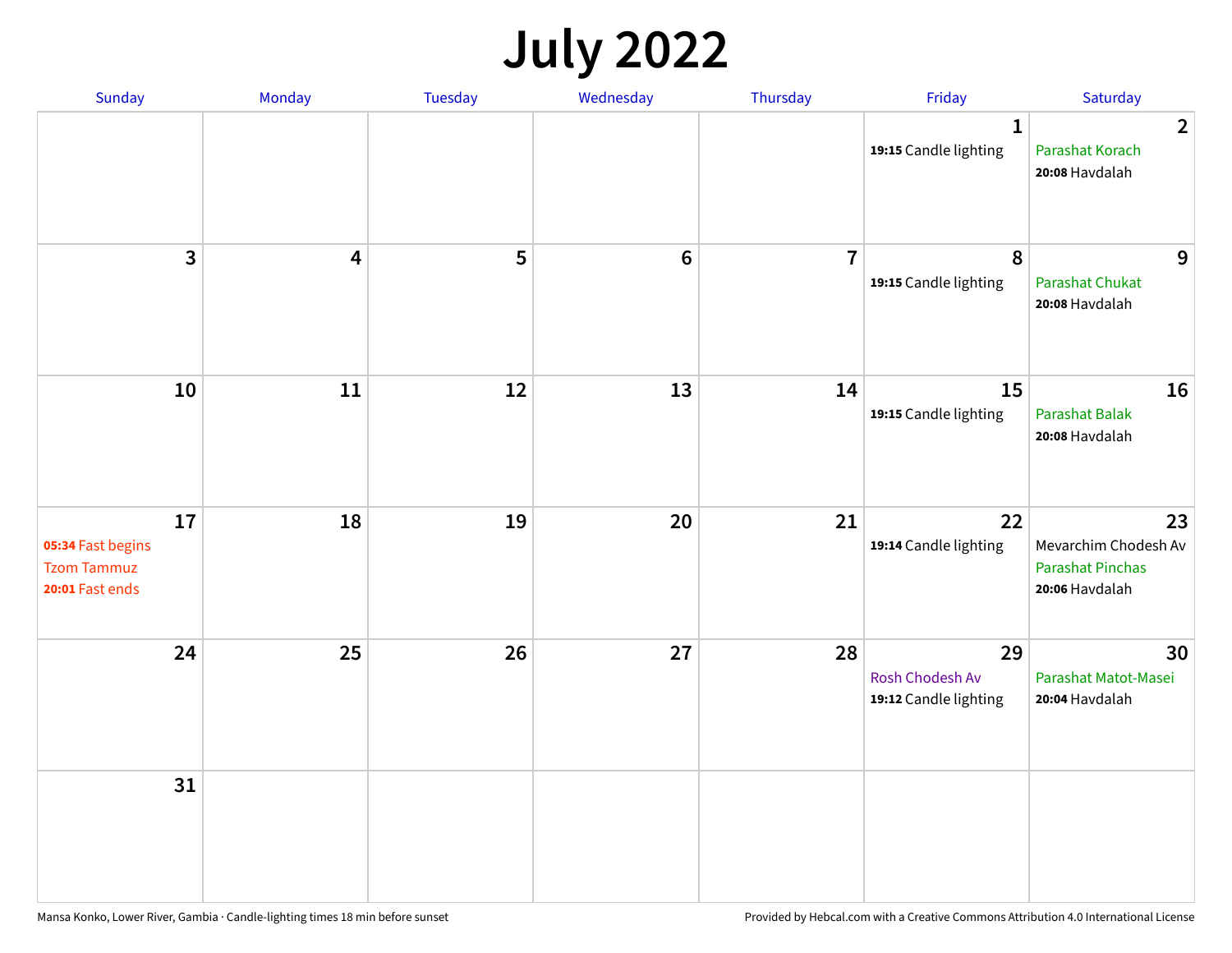## **August 2022**

| Sunday                                                      | Monday       | Tuesday      | Wednesday | Thursday | Friday                                 | Saturday                                                                                                                |
|-------------------------------------------------------------|--------------|--------------|-----------|----------|----------------------------------------|-------------------------------------------------------------------------------------------------------------------------|
|                                                             | $\mathbf{1}$ | $\mathbf{2}$ | 3         | 4        | 5<br>19:10 Candle lighting             | $6\phantom{1}6$<br><b>Shabbat Chazon</b><br>19:28 Fast begins<br>Erev Tish'a B'Av<br>Parashat Devarim<br>20:01 Havdalah |
| $\overline{7}$<br>Tish'a B'Av (observed)<br>19:54 Fast ends | 8            | 9            | 10        | 11       | 12<br>Tu B'Av<br>19:07 Candle lighting | 13<br><b>Shabbat Nachamu</b><br>Parashat Vaetchanan<br>19:57 Havdalah                                                   |
| 14                                                          | 15           | 16           | 17        | 18       | 19<br>19:03 Candle lighting            | 20<br>Mevarchim Chodesh Elul<br>Parashat Eikev<br>19:53 Havdalah                                                        |
| 21                                                          | 22           | 23           | 24        | 25       | 26<br>18:59 Candle lighting            | 27<br>Rosh Chodesh Elul<br>Parashat Re'eh<br>19:49 Havdalah                                                             |
| 28<br>Rosh Hashana LaBehemot<br>Rosh Chodesh Elul           | 29           | 30           | 31        |          |                                        |                                                                                                                         |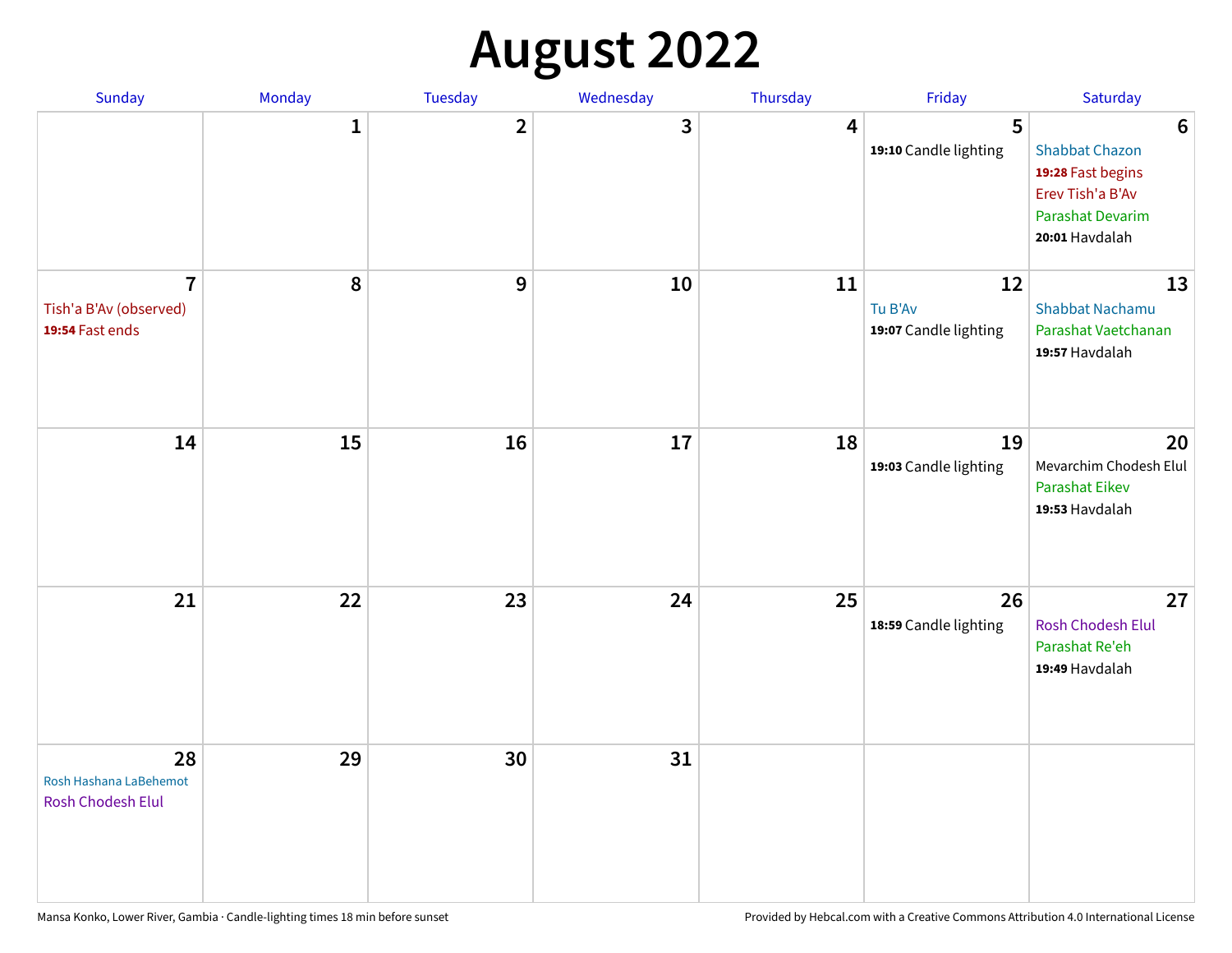## **September 2022**

| Sunday                                           | Monday                                           | Tuesday                                        | Wednesday                                                          | Thursday     | Friday                                  | Saturday                                                  |
|--------------------------------------------------|--------------------------------------------------|------------------------------------------------|--------------------------------------------------------------------|--------------|-----------------------------------------|-----------------------------------------------------------|
|                                                  |                                                  |                                                |                                                                    | $\mathbf{1}$ | $\overline{2}$<br>18:54 Candle lighting | 3<br><b>Parashat Shoftim</b><br>19:44 Havdalah            |
| $\overline{\mathbf{4}}$                          | 5                                                | $6\phantom{1}6$                                | $\overline{7}$                                                     | 8            | 9<br>18:49 Candle lighting              | 10<br>Parashat Ki Teitzei<br>19:39 Havdalah               |
| $11\,$                                           | 12                                               | 13                                             | 14                                                                 | 15           | 16<br>18:44 Candle lighting             | 17<br>Leil Selichot<br>Parashat Ki Tavo<br>19:34 Havdalah |
| 18                                               | 19                                               | 20                                             | 21                                                                 | 22           | 23<br>18:39 Candle lighting             | 24<br>Parashat Nitzavim<br>19:28 Havdalah                 |
| 25<br>Erev Rosh Hashana<br>18:38 Candle lighting | 26<br>Rosh Hashana 5783<br>19:27 Candle lighting | 27<br><b>Rosh Hashana II</b><br>19:26 Havdalah | 28<br>05:49 Fast begins<br><b>Tzom Gedaliah</b><br>19:20 Fast ends | 29           | 30<br>18:34 Candle lighting             |                                                           |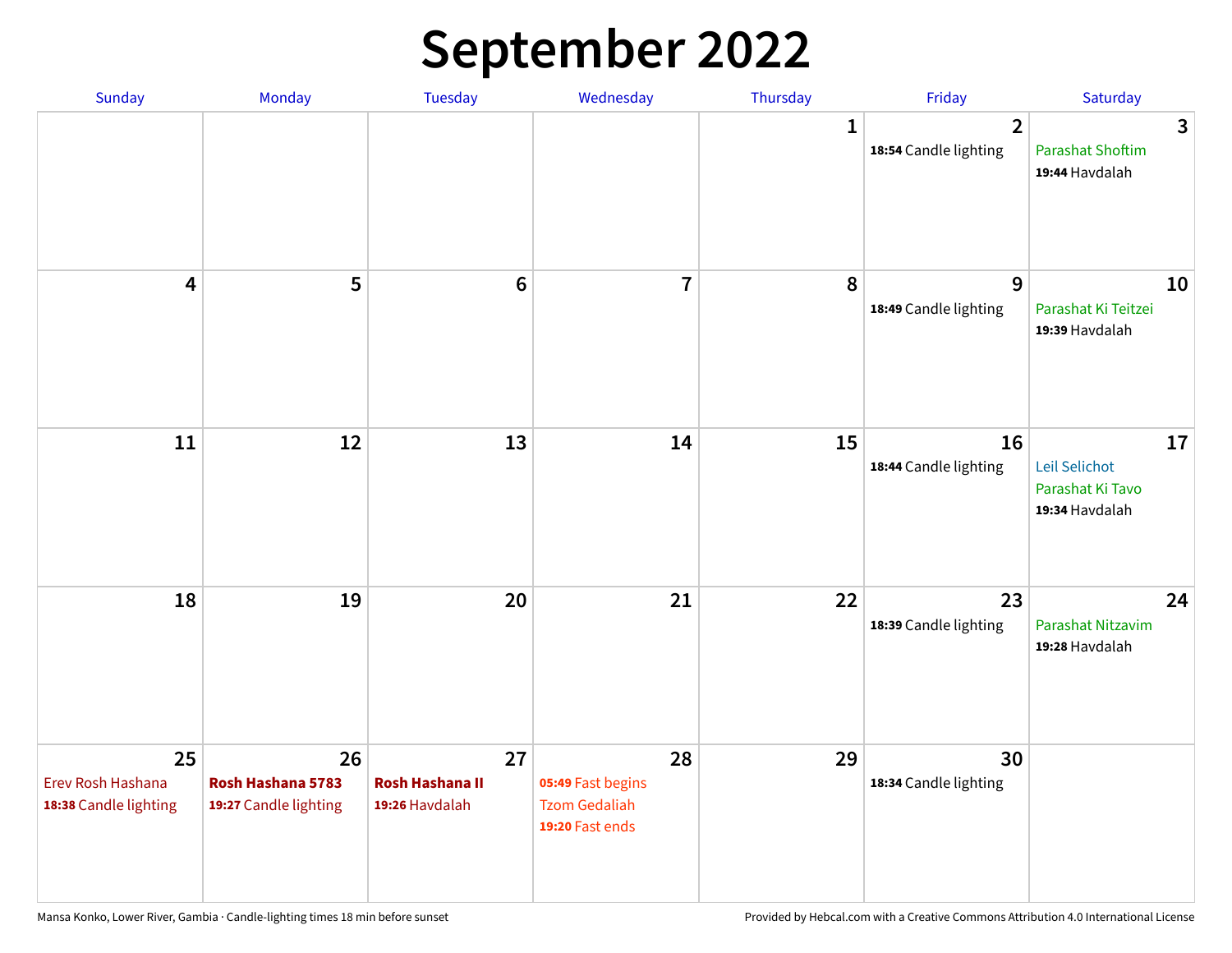## **October 2022**

| Sunday                                                   | Monday                                               | <b>Tuesday</b>                                       | Wednesday                                | Thursday               | Friday                                         | Saturday                                                                       |
|----------------------------------------------------------|------------------------------------------------------|------------------------------------------------------|------------------------------------------|------------------------|------------------------------------------------|--------------------------------------------------------------------------------|
|                                                          |                                                      |                                                      |                                          |                        |                                                | $\mathbf{1}$<br><b>Shabbat Shuva</b><br>Parashat Vayeilech<br>19:23 Havdalah   |
| $\overline{2}$                                           | 3                                                    | 4<br><b>Erev Yom Kippur</b><br>18:31 Candle lighting | 5<br><b>Yom Kippur</b><br>19:21 Havdalah | $6\phantom{1}6$        | $\overline{7}$<br>18:29 Candle lighting        | 8<br>Parashat Ha'Azinu<br>19:19 Havdalah                                       |
| 9<br><b>Erev Sukkot</b><br>18:28 Candle lighting         | 10<br><b>Sukkot I</b><br>19:18 Candle lighting       | 11<br><b>Sukkot II</b><br>19:17 Havdalah             | 12<br>Sukkot III (CH"M)                  | 13<br>Sukkot IV (CH"M) | 14<br>Sukkot V (CH"M)<br>18:25 Candle lighting | 15<br>Sukkot VI (CH"M)<br>19:15 Havdalah                                       |
| 16<br>Sukkot VII (Hoshana Raba)<br>18:24 Candle lighting | 17<br><b>Shmini Atzeret</b><br>19:14 Candle lighting | 18<br><b>Simchat Torah</b><br>19:13 Havdalah         | 19                                       | 20                     | 21<br>18:21 Candle lighting                    | 22<br>Mevarchim Chodesh Cheshvan<br><b>Parashat Bereshit</b><br>19:11 Havdalah |
| 23                                                       | 24                                                   | 25<br>Rosh Chodesh Cheshvan                          | 26<br>Rosh Chodesh Cheshvan              | 27                     | 28<br>18:18 Candle lighting                    | 29<br><b>Parashat Noach</b><br>19:08 Havdalah                                  |
| 30                                                       | 31                                                   |                                                      |                                          |                        |                                                |                                                                                |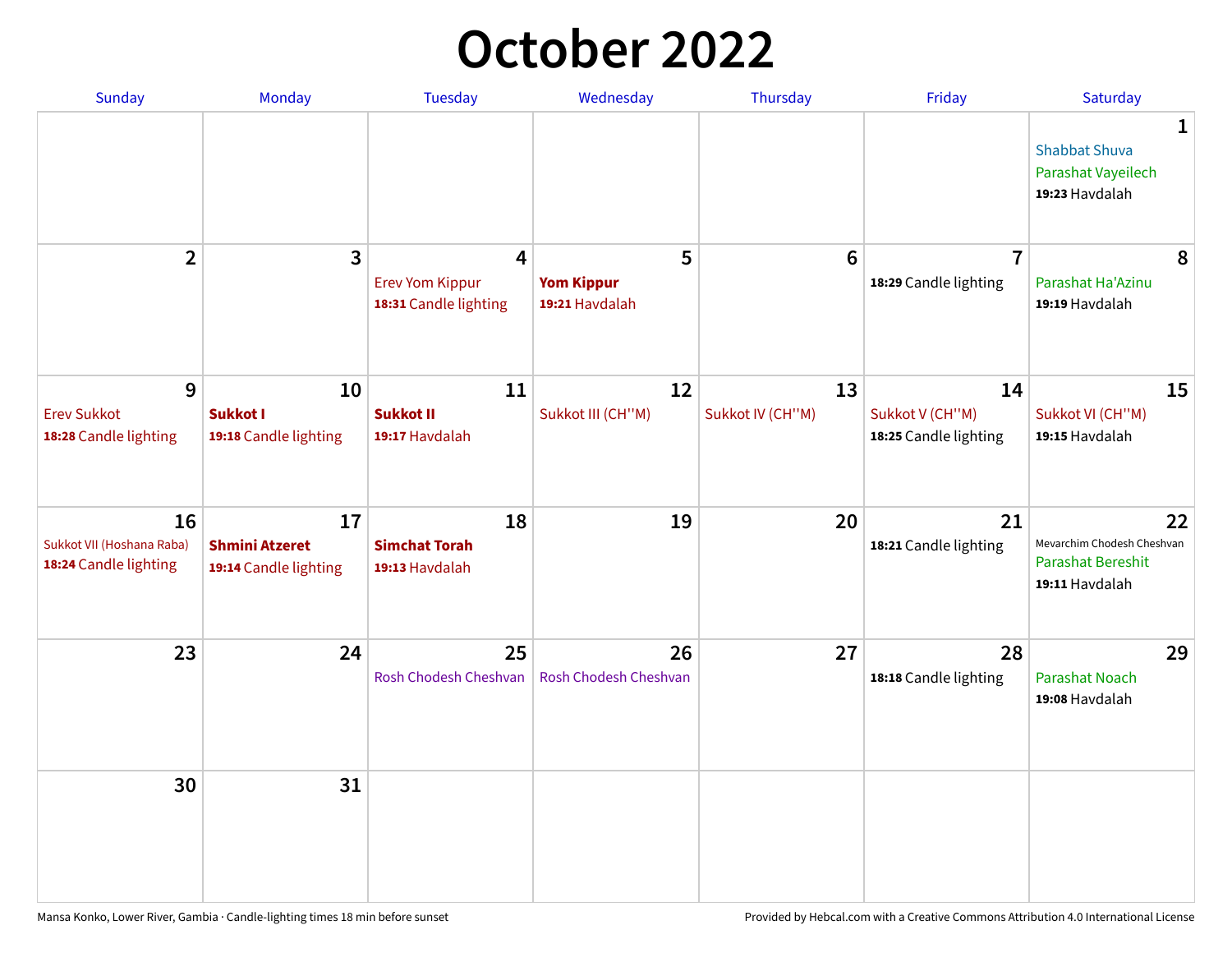### **November 2022**

| Sunday  | Monday                  | <b>Tuesday</b>                                 | Wednesday               | Thursday                  | Friday                                             | Saturday                                                                 |
|---------|-------------------------|------------------------------------------------|-------------------------|---------------------------|----------------------------------------------------|--------------------------------------------------------------------------|
|         |                         | $\mathbf{1}$<br>Yom HaAliyah School Observance | $\overline{\mathbf{2}}$ | 3                         | $\overline{\mathbf{4}}$<br>18:15 Candle lighting   | 5<br>Parashat Lech-Lecha<br>19:06 Havdalah                               |
| $\bf 6$ | $\overline{\mathbf{7}}$ | 8                                              | 9                       | 10                        | 11<br>18:14 Candle lighting                        | 12<br>Parashat Vayera<br>19:05 Havdalah                                  |
| 13      | 14                      | 15                                             | 16                      | 17                        | 18<br>18:13 Candle lighting                        | 19<br>Mevarchim Chodesh Kislev<br>Parashat Chayei Sara<br>19:05 Havdalah |
| 20      | 21                      | 22                                             | 23<br>Sigd              | 24<br>Rosh Chodesh Kislev | 25<br>Rosh Chodesh Kislev<br>18:13 Candle lighting | 26<br><b>Parashat Toldot</b><br>19:06 Havdalah                           |
| 27      | 28                      | 29                                             | 30                      |                           |                                                    |                                                                          |